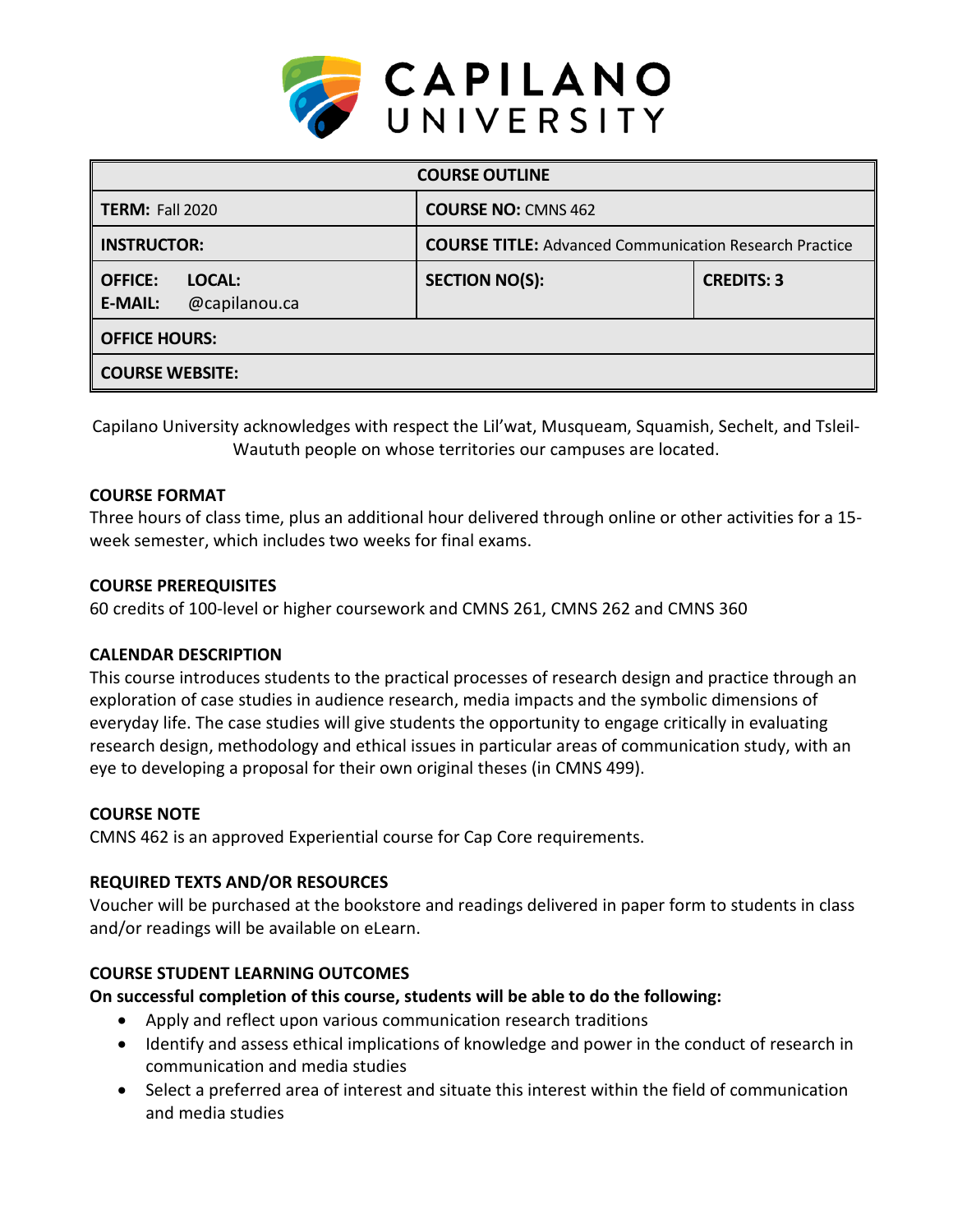- Develop a critical proposal as a framework for project evaluation and selection of methods as mean of creating an inclusive, ethical and respectful research project
- Present and evaluate peers work throughout the term in various workshops

## **Students who complete this Experiential course will be able to do the following:**

- Critically reflect on their progress and development in the context of the course and assess the utility of the acquired knowledge, skills, and values in the learner's personal, academic, or professional trajectory
- Apply the skills and knowledge of a given discipline or professional context, including working collaboratively in both leadership and team roles

# **COURSE CONTENT**

- Research Ethics
- Positionality in Research field
- Research Paradigms and Methods
- Indigenous Methodologies
- Quantitative and Qualitative Methods
- Enhanced Research skills
- Literature Review
- Data analysis
- Writing, Editing and Evaluation
- Colloquium and Peer Evaluation

### **EVALUATION PROFILE**

| In-class assignments | 20% |
|----------------------|-----|
| Initial Proposal     | 5%  |
| Literature Review    | 10% |
| <b>Methods Paper</b> | 15% |
| <b>Final Paper</b>   | 30% |
| Colloquium           | 10% |
| Professionalism      | 10% |
|                      |     |

**Professionalism:** Marks will be awarded for professional participation in class discussions, activities, groups and online forums.

#### **GRADING PROFILE**

|                |               |                               | A+ = 90-100   B+ = 77-79   C+ = 67-69   D = 50-59 |  |
|----------------|---------------|-------------------------------|---------------------------------------------------|--|
| $\overline{A}$ | $= 85-89$     |                               | $  B = 73-76   C = 63-66   F = 0-49$              |  |
|                | $A - = 80-84$ | $  B - = 70-72   C - = 60-62$ |                                                   |  |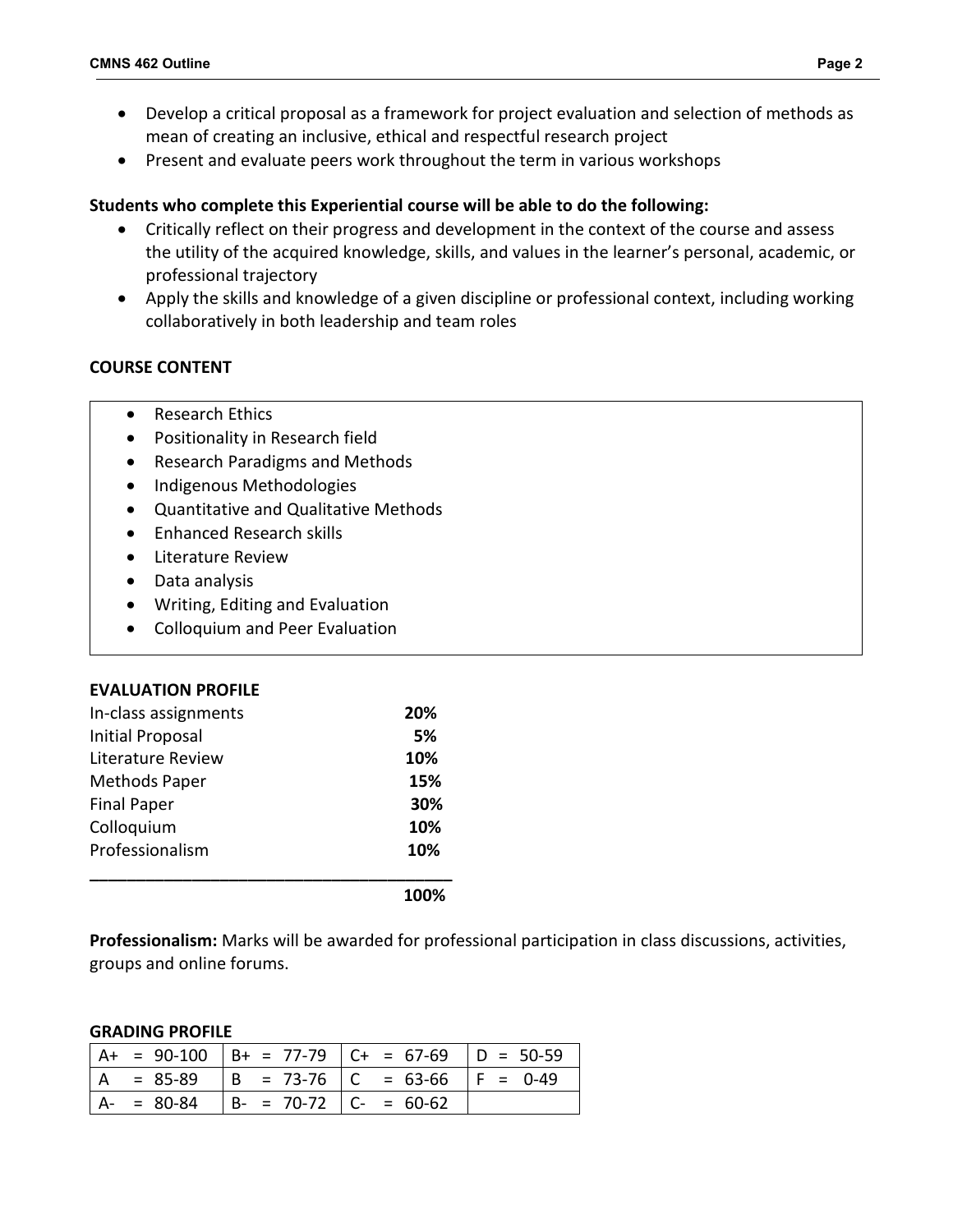#### **Incomplete Grades**

Grades of Incomplete "I" are assigned only in exceptional circumstances when a student requests extra time to complete their coursework. Such agreements are made only at the request of the student, who is responsible to determine from the instructor the outstanding requirements of the course.

#### **Late Assignments**

Assignments are due at time and date listed on eLearn. If you have exceptional circumstances please email instructor and exceptions will be made for late assignments. Exception will be made for students with a documented disability and/or supported by Accessibility Services.

### **Missed Exams/Quizzes/Labs etc.**

Make-up exams, quizzes and/or tests are given at the discretion of the instructor. They are generally given only in medical emergencies or severe personal crises. Some missed activities may not be able to be accommodated. Please consult with your instructor. Exception will be made for students with a documented disability and/or supported by Accessibility Services

#### **Attendance**

Students are expected to attend all classes and associated activities. If classes are missed you will not be allowed to make up any of the in-class assignments unless you have extenuating circumstances, documents from accessibly services or other documents. Assignments marks for that day plus professionalism mark will be deducted. Please consult with your instructor for clarification. Exception will be made for students with a documented disability and/or supported by Accessibility Services.

### **English Usage**

Students are expected to proofread all written work for any grammatical, spelling and stylistic errors. Instructors may deduct marks for incorrect grammar and spelling in written assignments. Instructor will also deduct for lack of or poor APA formatting.

#### **Electronic Devices**

Students may only use electronic devices during class for workshops or specific class activities or unless otherwise instructed. During presentations or lectures no laptops will be allowed to be used. Exception will be made for students with a documented disability and/or supported by Accessibility Services.

#### **Online Communication**

Outside of the classroom, instructors will communicate with students using their official Capilano University email addresses only. Official communication between Capilano University and students is delivered to students' Capilano University email addresses only; do not use eLearn.

#### **UNIVERSITY OPERATIONAL DETAILS**

### **Tools for Success**

Many services are available to support student success for Capilano University students. A central navigation point for all services can be found at:<https://www.capilanou.ca/student-life/>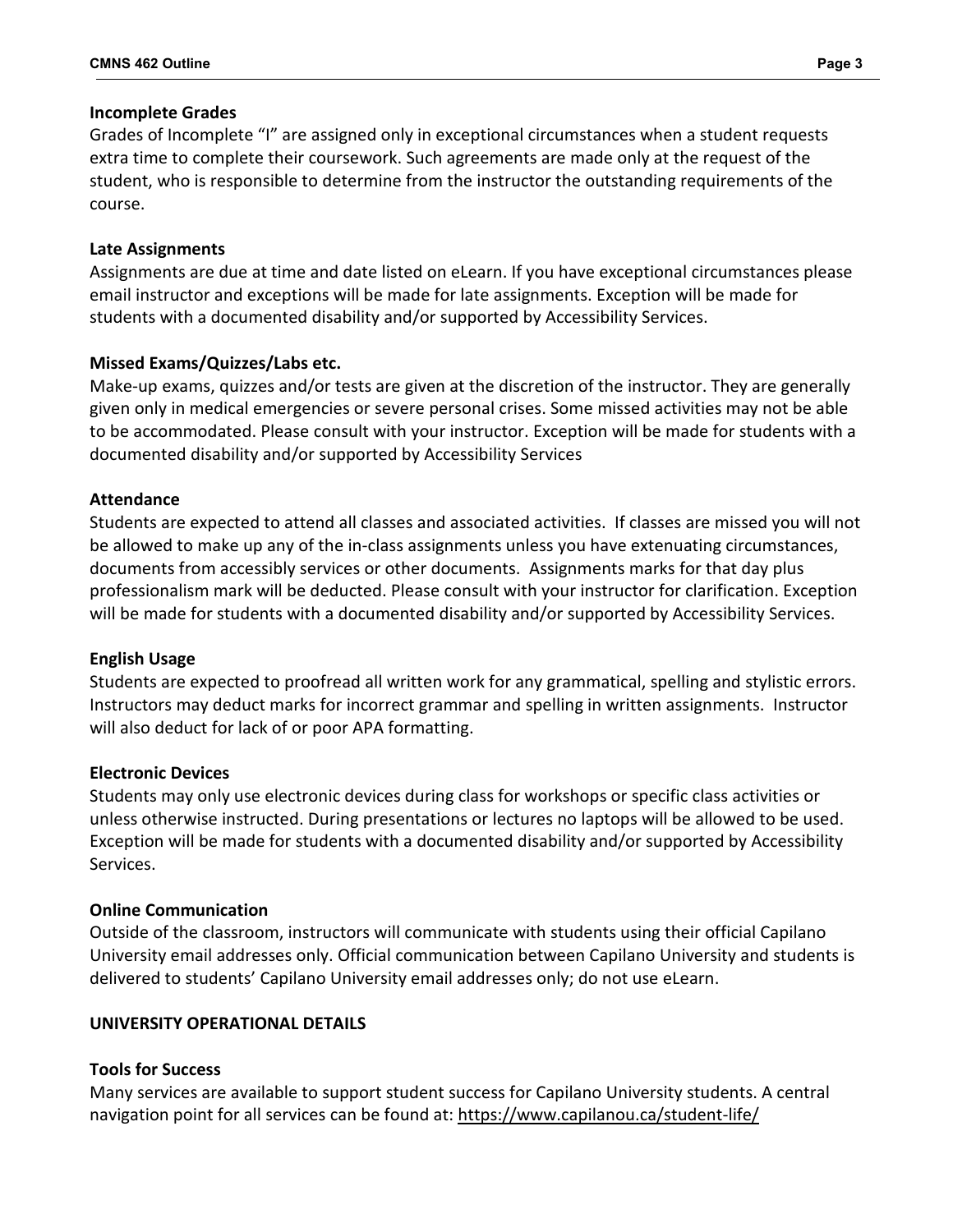# **Capilano University Security: download the [CapU Mobile Safety App](https://www.capilanou.ca/student-life/support--wellness/safety--security/capu-safe-app/)**

# **Policy Statement (S2009-06)**

Capilano University has policies on Academic Appeals (including appeal of final grade), Student Conduct, Academic Integrity, Academic Probation and other educational issues. These and other policies are available on the University website.

# **Academic Integrity (S2017-05)**

Any instance of academic dishonesty or breach of the standards of academic integrity is serious and students will be held accountable for their actions, whether acting alone or in a group. See policy and procedures S2017-05 Academic Integrity for more information: [https://www.capilanou.ca/about](https://www.capilanou.ca/about-capu/governance/policies/)[capu/governance/policies/](https://www.capilanou.ca/about-capu/governance/policies/)

Violations of academic integrity, including dishonesty in assignments, examinations, or other academic performances, are prohibited and will be handled in accordance with the Student Academic Integrity Procedures.

**Academic dishonesty** is any act that breaches one or more of the principles of academic integrity. Acts of academic dishonesty may include but are not limited to the following types:

**Cheating**: Using or providing unauthorized aids, assistance or materials while preparing or completing assessments, or when completing practical work (in clinical, practicum, or lab settings), including but not limited to the following:

- Copying or attempting to copy the work of another during an assessment;
- Communicating work to another student during an examination;
- Using unauthorized aids, notes, or electronic devices or means during an examination;
- Unauthorized possession of an assessment or answer key; and/or,
- Submitting of a substantially similar assessment by two or more students, except in the case where such submission is specifically authorized by the instructor.

**Fraud**: Creation or use of falsified documents.

**Misuse or misrepresentation of sources**: Presenting source material in such a way as to distort its original purpose or implication(s); misattributing words, ideas, etc. to someone other than the original source; misrepresenting or manipulating research findings or data; and/or suppressing aspects of findings or data in order to present conclusions in a light other than the research, taken as a whole, would support.

**Plagiarism**: Presenting or submitting, as one's own work, the research, words, ideas, artistic imagery, arguments, calculations, illustrations, or diagrams of another person or persons without explicit or accurate citation or credit.